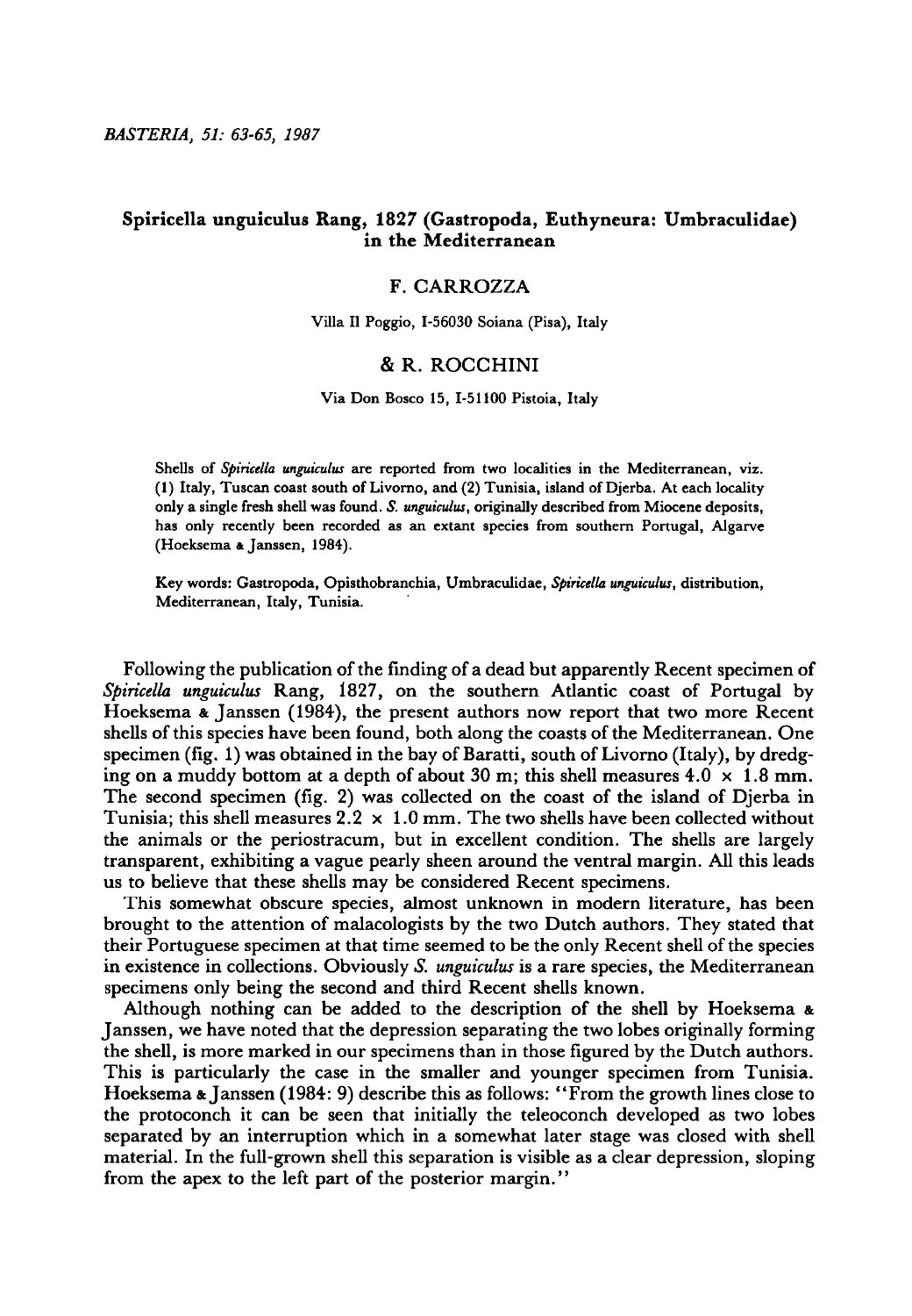

Fig. 1. Spiricella unguiculus Rang. Italy, Tuscan coast S. of Livorno, bay of Baratti, muddy bottom at a depth of c. 30 m. Actual length 4.0 mm. a, dorsal view; b, oblique-lateral view; c, detail of the protoconch. Specimen in R. Rocchini colln., Pistoia.